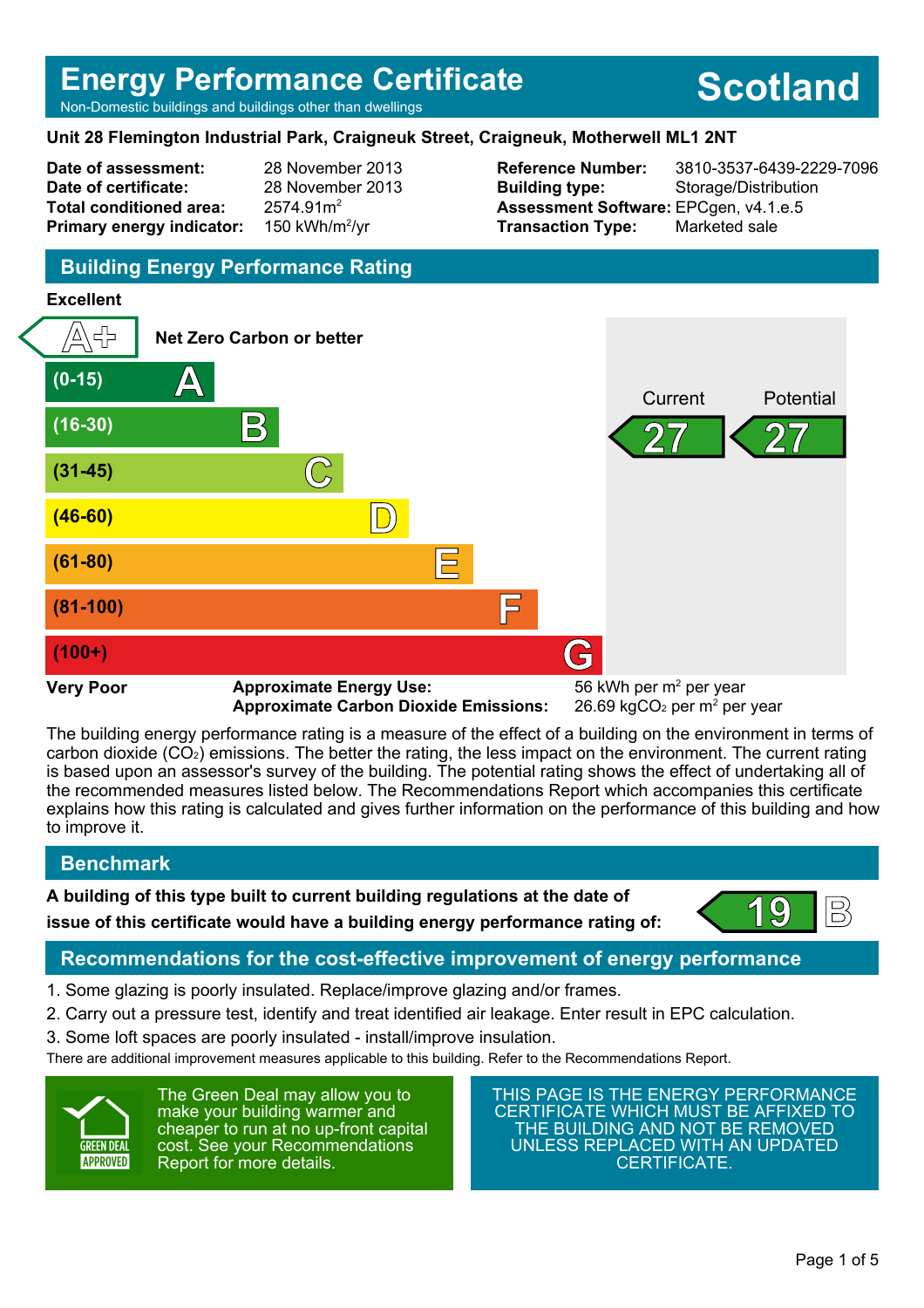### **Background**

This section provides additional information regarding the building and your energy assessment.

| Building type:                | <b>B8 Storage or Distribution</b> |
|-------------------------------|-----------------------------------|
| Total useful floor area:      | 2575m <sup>2</sup>                |
| Main heating fuel:            | Other                             |
| <b>Building Environment:</b>  | Unconditioned                     |
| Renewable energy source: None |                                   |
| Electricity:                  | Grid supplied                     |

The Recommendations Report provides additional information in support of your Energy Performance Certificate. It was produced in line with the Government's approved calculation methodology and is based upon output from CLG, iSBEM, v4.1.e, SBEM, v4.1.e.5.

This calculates energy used in the heating, hot water provision, lighting and ventilation of your building. Different fuels produce different amounts of carbon dioxide for every kilowatt hour (kWh) of energy used. The calculation methodology therefore applies fuel emission factors to energy use for each fuel used to give an overall rating for your building. This assessment covers all fixed building services but excludes energy used in portable appliances, office equipment and for industrial processes.

As buildings can be used in different ways, energy use is calculated using standard occupancy assumptions which may be different from the way you use your building. The rating also uses national weather information to allow comparison between the performance of similar buildings in different parts of Scotland.

Further information on the assessment process and approved software tools can be found online at: www.scotland.gov.uk/epc.

#### **Recommendations for improvement**

This section lists the improvement measures recommended on your Energy Performance Certificate and further action you can take to improve the performance of your building. These measures have been checked by your assessor as being appropriate for your building and are listed under four headings: short payback period, medium payback period, long payback period and other improvement measures.

The calculation tool has automatically produced a set of recommendations which are reviewed by your assessor to ensure that they are relevant to the building and its use. The assessor may add or remove recommendations and may also have commented on the recommendations based upon their professional knowledge and expertise. This may include inserting additional recommendations or measures under 'other recommendations' (see below).

Note that these recommendations do not include advice on matters relating to the operation and maintenance of your building as such cannot be identified or represented within the calculation process.

## Implementing improvements - legal disclaimer.

The advice provided in this Recommendations Report is intended to be for information only. Recipients of this report are advised to seek further professional advice before making any decision on how to improve the energy performance of the building.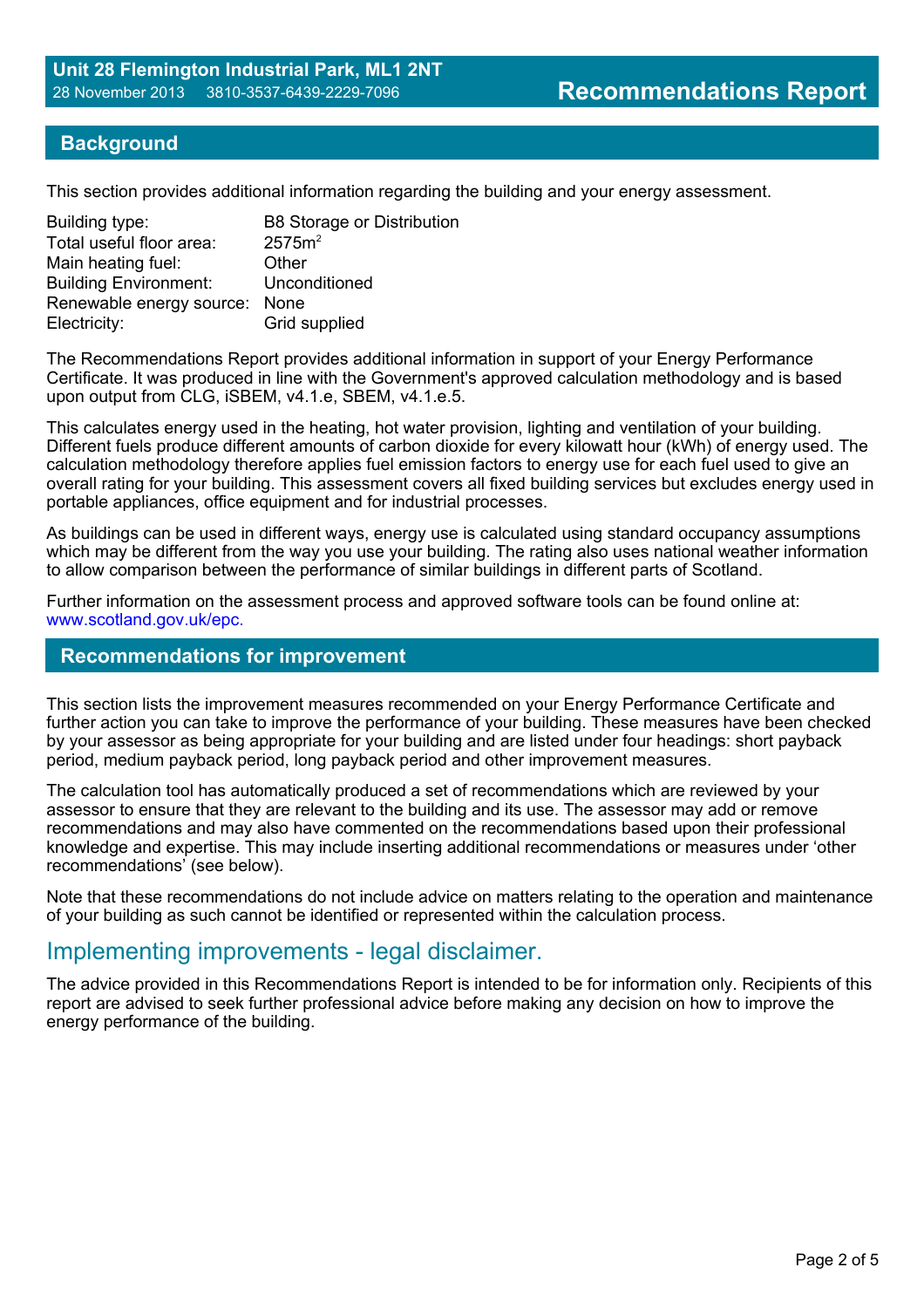#### **Recommended measures with a short payback period (less than 3 years)**

| <b>Recommendations (short payback)</b>                                                                    | <b>Potential Impact</b> |
|-----------------------------------------------------------------------------------------------------------|-------------------------|
| Some glazing is poorly insulated. Replace/improve glazing and/or frames.                                  | <b>HIGH</b>             |
| Carry out a pressure test, identify and treat identified air leakage. Enter result in EPC<br>calculation. | <b>HIGH</b>             |
| Some loft spaces are poorly insulated - install/improve insulation.                                       | <b>HIGH</b>             |
| Some windows have high U-values - consider installing secondary glazing.                                  | <b>HIGH</b>             |
| Roof is poorly insulated. Install or improve insulation of roof.                                          | <b>HIGH</b>             |
| Some walls have uninsulated cavities - introduce cavity wall insulation.                                  | <b>HIGH</b>             |
| Consider replacing T8 lamps with retrofit T5 conversion kit.                                              | LOW                     |
| Introduce HF (high frequency) ballasts for fluorescent tubes: Reduced number of<br>fittings required.     | LOW                     |

#### **Recommended measures with a medium payback period (3 to 7 years)**

| <b>Recommendations (medium payback)</b> | <b>Potential Impact</b> |
|-----------------------------------------|-------------------------|
| Install more efficient water heater.    | MEDIUM                  |

#### **Recommended measures with a long payback period (more than 7 years)**

| <b>Recommendations (long payback)</b>                 | <b>Potential Impact</b> |
|-------------------------------------------------------|-------------------------|
| Consider replacing HWS with point of use system.      | <b>MEDIUM</b>           |
| Consider installing building mounted wind turbine(s). | LOW                     |
| Consider installing solar water heating.              | LOW                     |
| Consider installing PV.                               | LOW                     |

## Other measures

This section lists other measures selected by your assessor based upon an understanding of the building and/or a valid existing Recommendations Report.

**Your assessor has not identified other measures for this building.**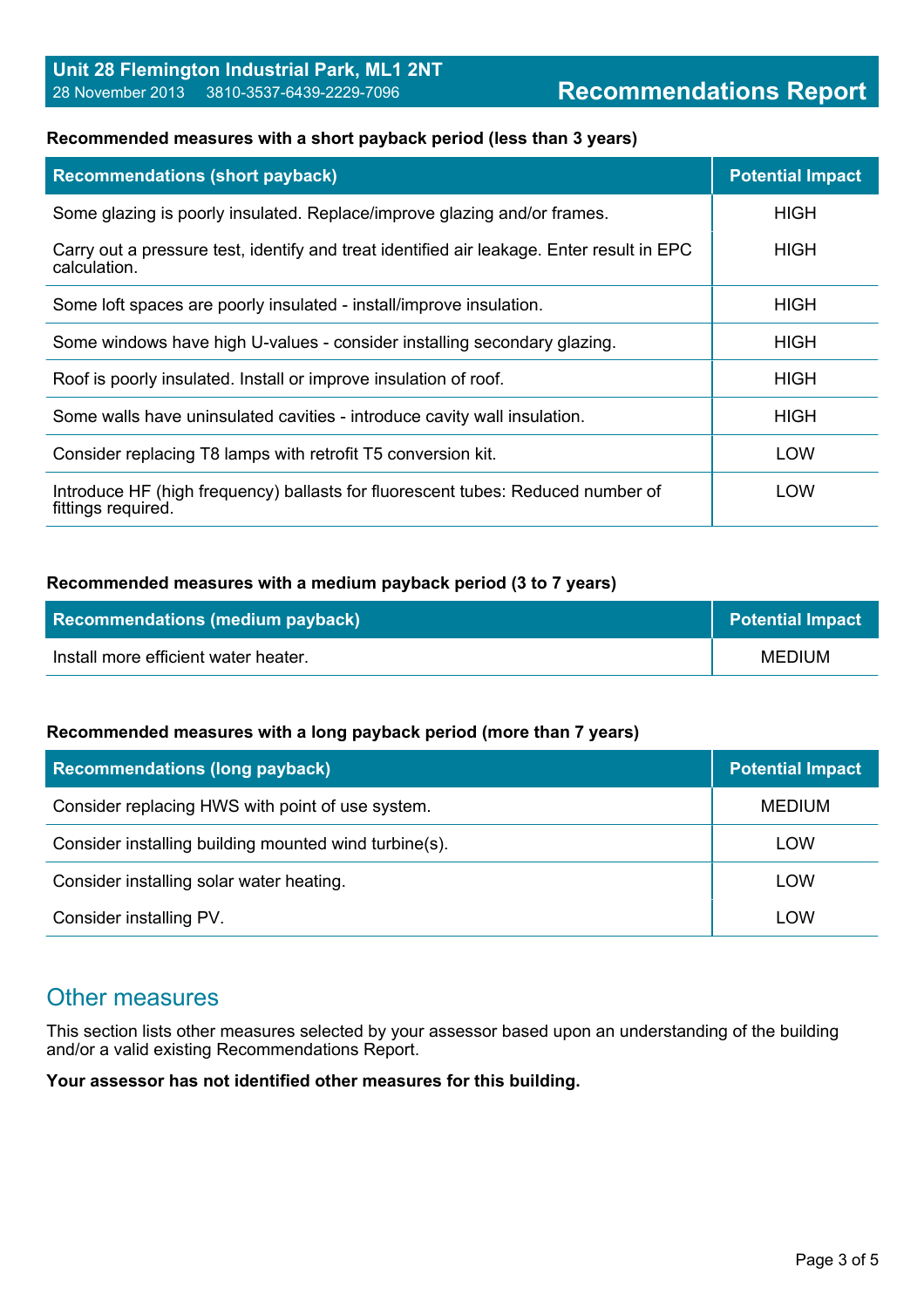# Payback period:

Payback periods are based upon data provided by Good Practice Guides and Carbon Trust energy survey reports and are average figures calculated using a simple payback method. It is assumed that the source data is correct and accurate, using up to date information.

They should be considered indicative. The figures have been calculated as an average across a range of buildings and may therefore differ from the actual payback period for the building being assessed. It is recommended that the cost effectiveness and payback of each suggested measure be further investigated before making any decision on how to improve the energy efficiency of your building.

## Carbon Impact:

Each measure is assigned a low, medium or high potential impact on the energy efficiency of your building. This relates to their potential to reduce carbon dioxide emissions arising from energy used in your building. For automatically generated recommendations, the carbon impact is determined by the approved software but may be adjusted by your assessor based upon their knowledge of the building. The impact of 'other recommendations' is determined by the assessor.

## **Comparative assessment - Feed-in Tariff**

Eligibility for standard tariff for solar PV under the DECC Feed-in Tariff initiative is contingent on a minimum energy efficiency requirement being met. This requires a building to have an EPC band of D or better. Further information can be found at: www.decc.gov.uk/fits This requirement is based upon the means of determining EPC band which is used in England & Wales.

**If calculated using this process, but using Scottish climate data, your building would currently have an EPC band of B (and a rating of 49).**